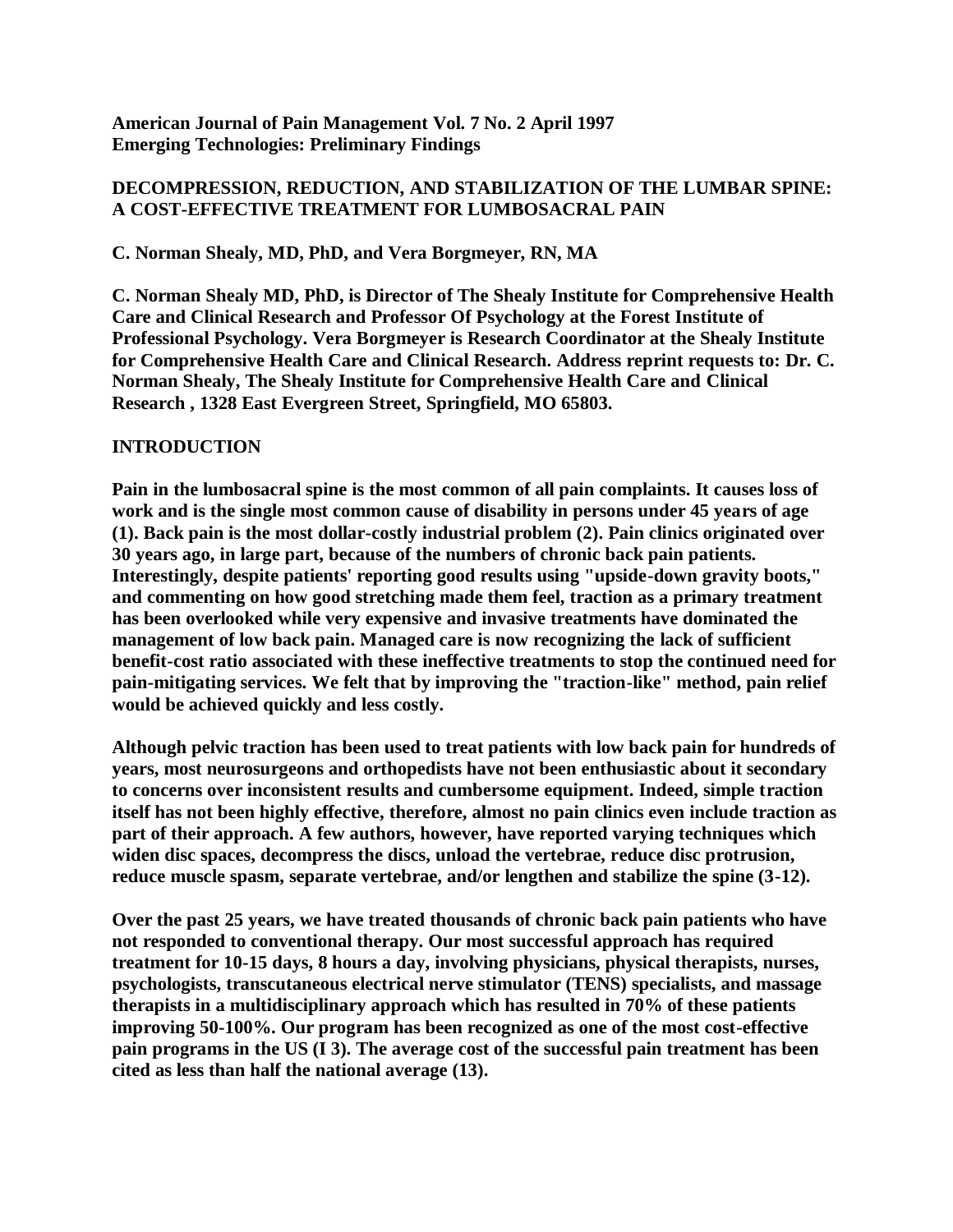**Our protocol combined traditional, labor-intensive physical therapy techniques to produce mobilization of the spinal segments. This, combined with stabilization, helped promote healing. In addition we used biofeedback, TENS, and education to reinforce the healing processes. We wanted to produce a simpler and more cost-effective protocol that could be consistently reproduced. The biofeedback and education could be easily replicated. The problem was producing spinal mobilization to the degree that we could decompress a herniated nucleus and relieve pain. Stabilization would come after pain relief.**

**The DRS System was developed specifically to mobilize and distract isolated lumbar segments. Using a specific combination of lumbar positioning and varying the degree and intensity of force, we produced distraction and decompression. With fluoroscopy, we documented a 7-mm distraction at 30 degrees to L5 with several patients. In fact, we observed distraction at different spinal levels by altering the position and degree of force.**

**We set out to evaluate the DRS system with outpatient protocols compared to traditional therapy for both ruptured lumbar discs and chronic facet arthroses.**

**Subjects. Thirty-nine patients were enrolled in this study. There were 27 men and 12 women, ranging in age from 31 to 63. Twenty-three had ruptured discs diagnosed by MRI. Of these, all but four had significant sciatic radiation, with mild to moderate L5 or S1 hyperalgesic. All had symptoms of less than one year.**

**The facet arthrosis patients also underwent MRI evaluations to rule-out ruptured discs or other major pathologies. They had experienced back pain from one to 20 years. Six had mild to moderate sciatic pain with significant limitations of mobility.**

### **METHODOLOGY**

**Patients were blinded to treatment and were randomly assigned to traction or decompression tables. Traction patients were treated on a standard mechanical traction table with application of traction weights averaging one-half body weight plus 10 pounds, with traction applied 60-seconds-on and 60-seconds off, for 30 minutes daily for 20 treatments. Following the traction, Polar Powder ice packs and electric stimulation were applied to the back for 30 minutes to relieve swelling and spasm, and patients were then instructed in use of a standard TENS use to be employed at home continuously when not sleeping. After two weeks, the patients received a total of three sessions with an exercise specialist for instruction in and supervision of a limbering/strengthening exercise program. They were re-evaluated at five to eight weeks after entering the program.**

**Decompression patients received treatment on the DRS System, designed to accomplish optimal decompression of the lumbar spine. Using the same 30 minute treatment interval, the patients were given the same force of one-half the body weight plus 10, but the degree of application was altered by up to 30 degrees. The effect was to produce a direct distraction at the spinal segment with minimal discomfort to the patient.**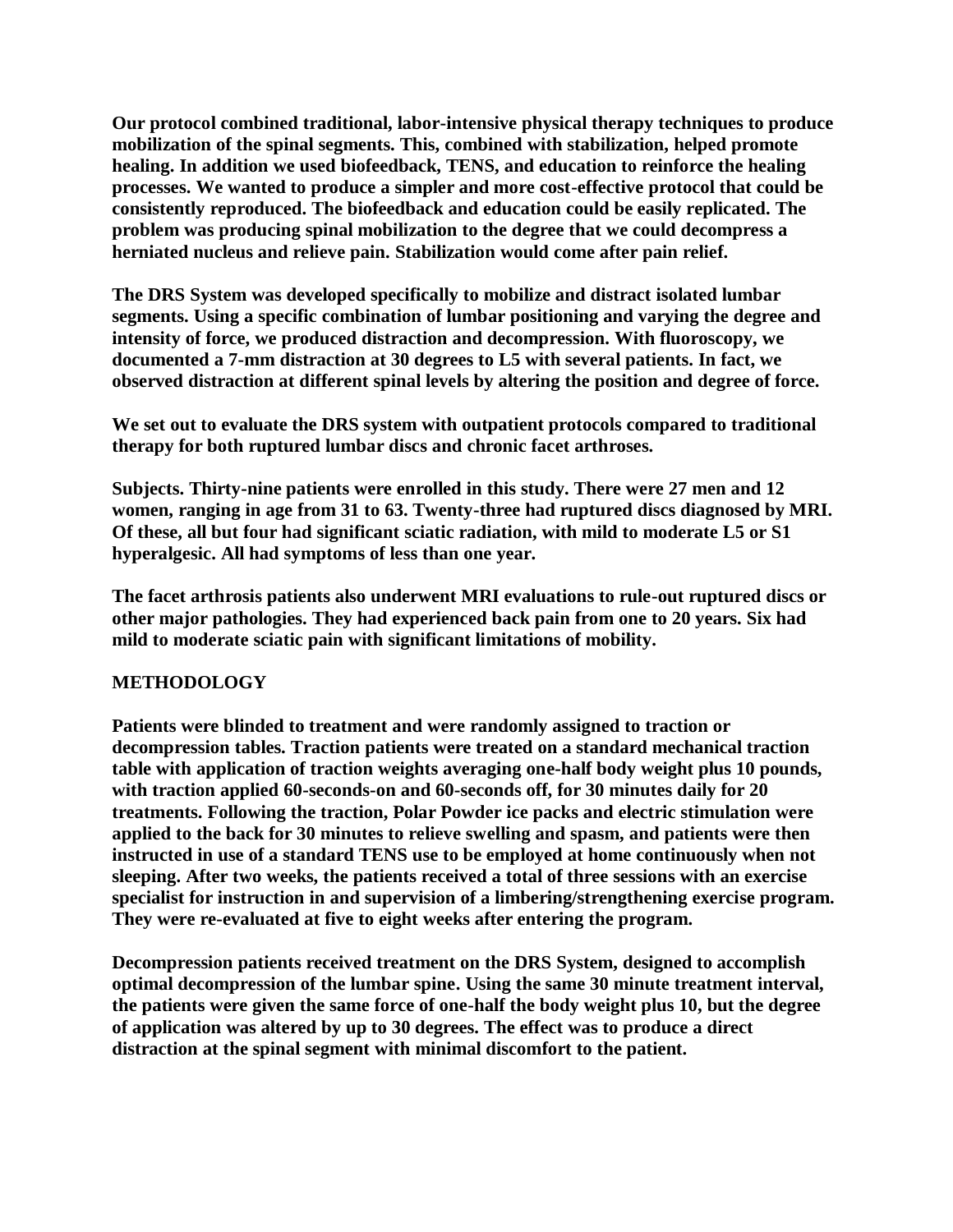**Eighty-six percent of ruptured intervertebral disc (RID) patients achieved "good" (50-89% improvement) to "excellent" (90-100% improvement) results with decompression. Sciatica and back pain were relieved. Only 55% of the RID patients achieved "good" improvement with traction, and none excellent."**

**Of the facet arthrosis patients, 75% obtained "good" to excellent" results with decompression. Only 50% of these patients achieved "good" to "excellent" results with traction.**

**Table 1. Patient assessment of pain relief secondary to decompression and to traction.**

| <b>Method</b> | <b>Rating</b>     | <b>RID</b>   | Facet<br>arthrosis |
|---------------|-------------------|--------------|--------------------|
| Decompression | excellent 7 (50%) |              | 2(25%)             |
|               |                   | good 5 (36%) | 4 (50%)            |
|               |                   | poor 2 (14%) | 2 (25%)            |
| Traction      | excellent         | n            | 2(25%)             |
|               |                   | qood 5 (55%) | 2(25%)             |
|               |                   | poor 4 (45%) | 4 (50%)            |

Excellent = 90 - 100% improved

Good = 50 - 89% improved

Poor  $=$  < 50% improved

## **DISCUSSION**

**Since both traction and decompression patients received similar treatment (except for the differences in the traction table versus the decompression table) with similar weights, ice packs, and TENS, the results are quite enlightening. The decompression system is encouraging and supports the considerable evidence reported by other investigators stating that decompression, reduction, and stabilization of the lumbar spine relieves back pain. The computerized DRS System appears to produce consistent, reproducible, and measurable non-surgical decompression, demonstrated by radiology.**

**Of equal importance, the professional staff facilities required, as well as the time and cost, are all significantly reduced. Since the more complex treatment program of the last 25 years has already been shown to cost 60% less than the average pain clinic, the cost of this simpler and more integrated treatment program should be 80% less than that of most pain clinics-a most attractive solution to the most costly pain problem in the US. In addition, patients follow a 30-day protocol that produces pain relief yet allows them to continue daily activities and not lose workdays.**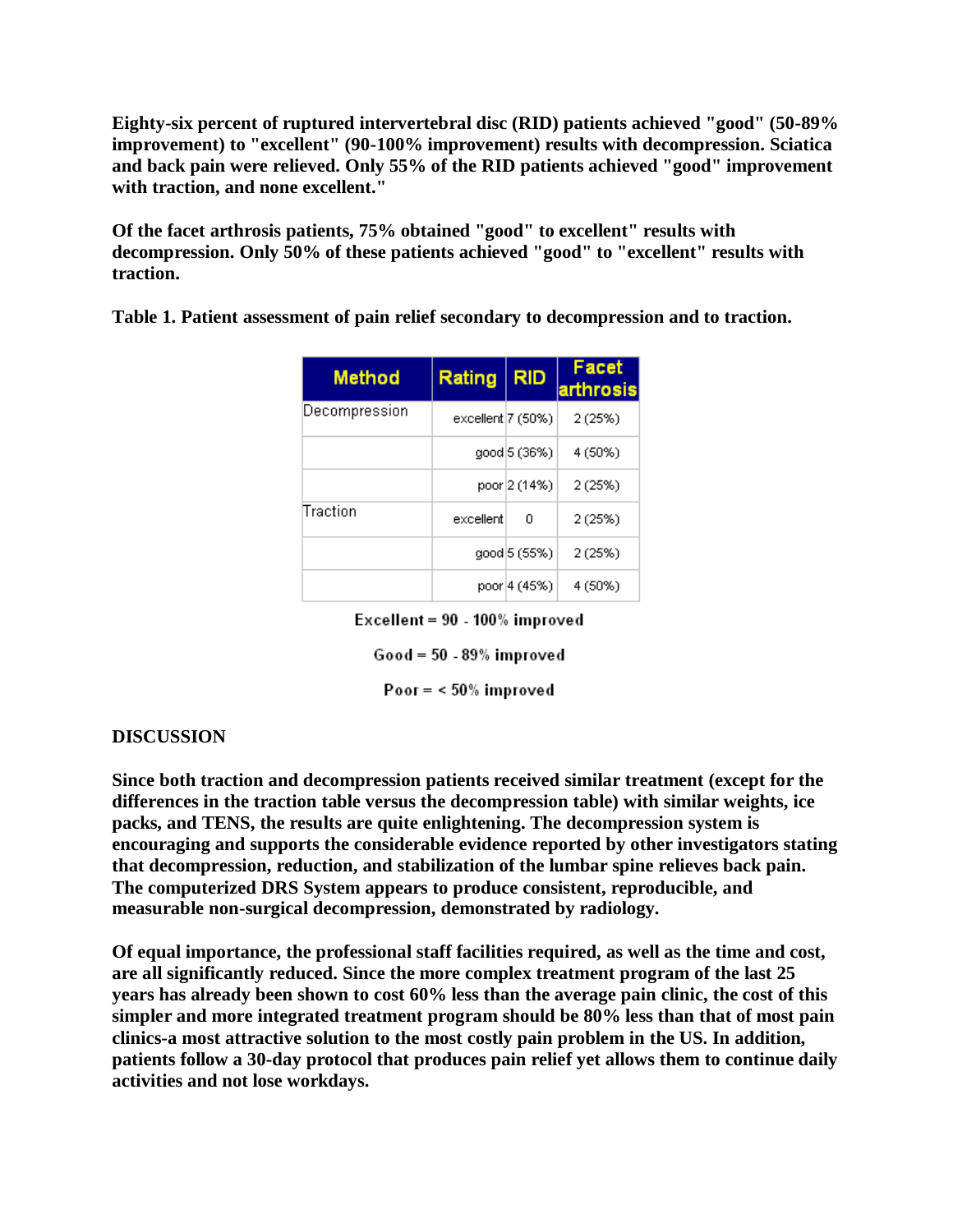### **SUMMARY**

**We have compared the pain-relieving results of traditional mechanical traction (14 patients) with a more sophisticated device which decompresses the lumbar spine, unloading of the facets (25 patients). The decompression system gave "good" to "excellent" relief in 86% of patients with RID and 75 % of those with facet arthroses. The traction yielded no "excellent" results in RID and only 50% "good" to "excellent" results in those with facet arthroses. These results are preliminary in nature. The procedures described have not been subjected to the scrutiny of review nor scientific controls. These patients will be followed for the next six months, at which time outcome-based data can be reported. These preliminary findings are both enlightening and provocative. The DRS system is now being evaluated as a primary intervention early in the onset of low back pain-especially in workers' compensation injuries.**

## **REFERENCES**

**1. Acute low back problems in adults: assessment and treatment. US Department of Health and Human Services; 1994 Dec; Rockville, MD.**

**2. Snook, Stover. The costs of back pain in industry. occupational back pain, State-of-art review. Spine 1987; 2(No. 1): 1-4.**

**3. Gray FJ, Hoskins MJ. Radiological assessment of effect of body weight traction on lumbar disk spaces. Medical Journal of Australia 1963;2:953-954.**

**4. Andersson GB, Gunnar BJ, Schultz, AB, Nachemson AL. Intervertebral disc pressures during traction. Scandinavian Journal of Rehabilitation Medicine 1968; (9 Supplement): 8891.**

**5.Neuwirth E, Hilde W, Campbell R. Tables for vertebral elongation in the treatment of sciatica. Archives of Physical Medicine 1952; 33 (Aug):455-460.**

**6. Colachis SC Jr, Strohm BR. Effects of intermittent traction on separation of lumbar vertebrae. Archives of Physical Medicine & Rehabilitation 1969; 50 (May):251-258.**

**7. Gray FJ, Hosking HJ. A radiological assessment of the effect of body weight traction on the lumbar disc spaces. The Medical Journal of Australia 1963; (Dec 7):953-955.** 

**8. Gupta RC, Ramarao MS. Epidurography in reduction of lumbar disc prolapse by traction. Archives of Physical Medicine & Rehabilitation 1978; 59 (Jul):322-327.**

**9. Cyriax J. The treatment of lumbar disc lesions. British Medical Journal 1950; (Dec 23):1434-1438.** 

**10. Lawson GA. Godfrey CM. A report on studies of spinal traction. Medical Services Journal of Canada, 1958; 14 (Dec):762-77 1.**